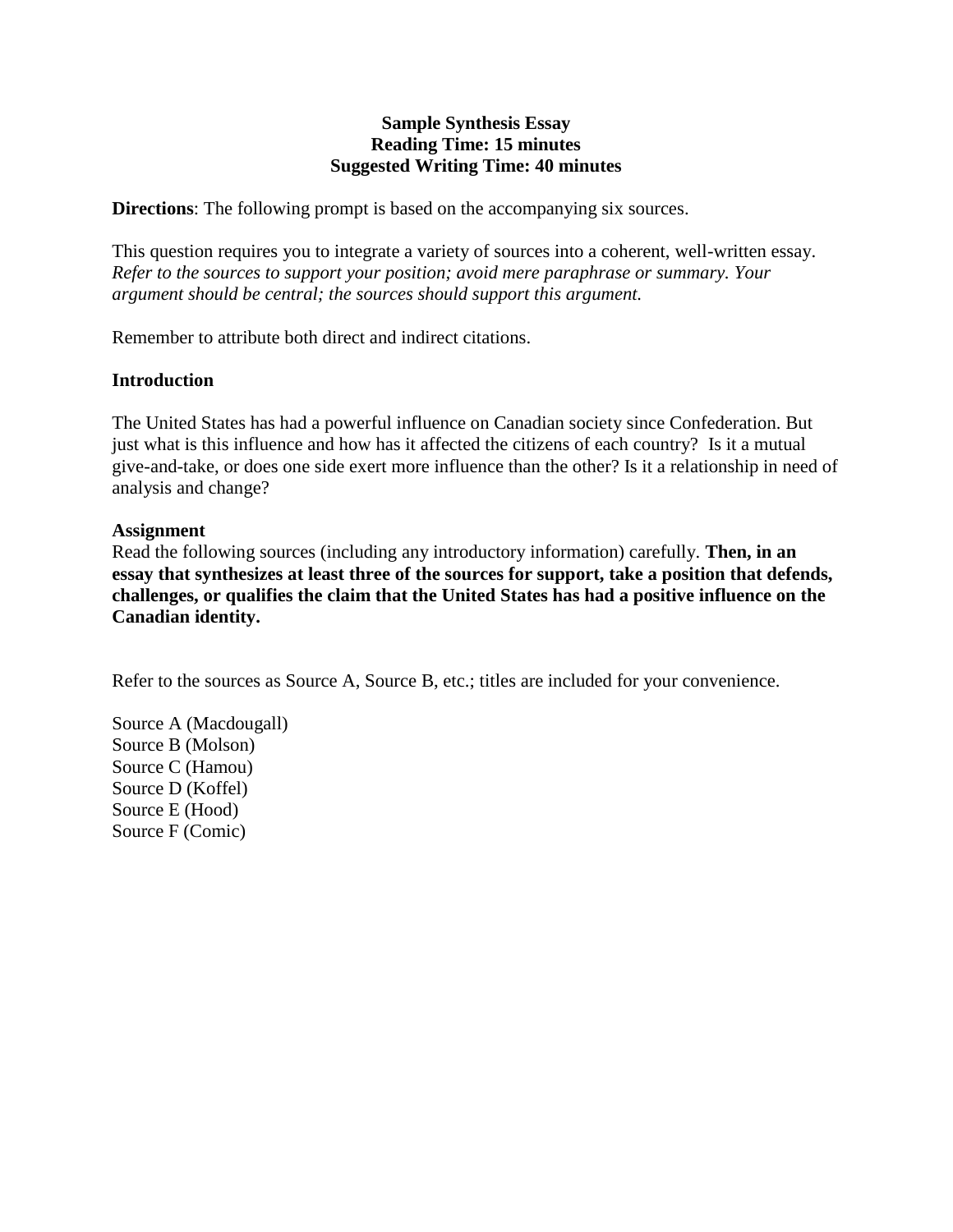## **Source A**

Macdougall, Jane. "Canadians and Americans: We're as Similar as Coke AndÂ Pepsi." *National Post Life Canadians and Americans Were as Similar as Coke AndPepsi Comments*. The National Post, 29 Sept. 2012.

*The following passage is excerpted from an article by a Canadian writer describing her experience in the United States.* 

Several years ago, my kids and I got stuck in a legendary ice storm that closed pretty much all north eastern airports. When we landed at JFK, passengers — Americans — were verbally assaulting the flight crew for their role in the foul weather.

We were connecting through to Toronto. At the gate for this next leg of our flight, there was a politely co-operative group of passengers — largely Canadians — quietly responding to grim flight information updates. It put proof to the joke that a solo Canadian would form an orderly queue of one.

As an expat happily living in the U.S., I was constantly measuring the differences between the countries. I made a point of highlighting to the kids this display of Canadian conduct in the face of adversity. This, I told them, is who you are. Don't forget it.

I'm going to hazard that the U.S. is more regional than Canada. We may have Quebec, but Vermont is a distinct society not easily confused with Nevada. Beyond the currency and football, there is little that all states share. If you go to Utah, don't take a traveller coffee cup. Seattle, however, is probably the most caffeinated place on Earth. A particularly chipper clerk at a Nashville shoe store, upon hearing my accent, remarked, "Y'all not from around here, are you?" and gave me the best personalized service of my life. In New York, while at a checkout desk, mid-purchase, I changed my mind on buying something and the clerk told me there would be a 10% restocking charge. I reminded her that I had yet to actually take possession of the item, that the goods were still in their inventory. I'm pretty sure her hand felt under the counter for the concealed weapon. Yes, there's no way you could confuse Nashville for New York.

But you've got to hand it to Americans when it comes to geography. Excluding the narrow world view that their baseball championship implies, most Americans can tell you the flower and capital of each state. My experience with the bloom of Canadian youth has shown me that most Canadian schoolkids think the capital of Saskatchewan is "S."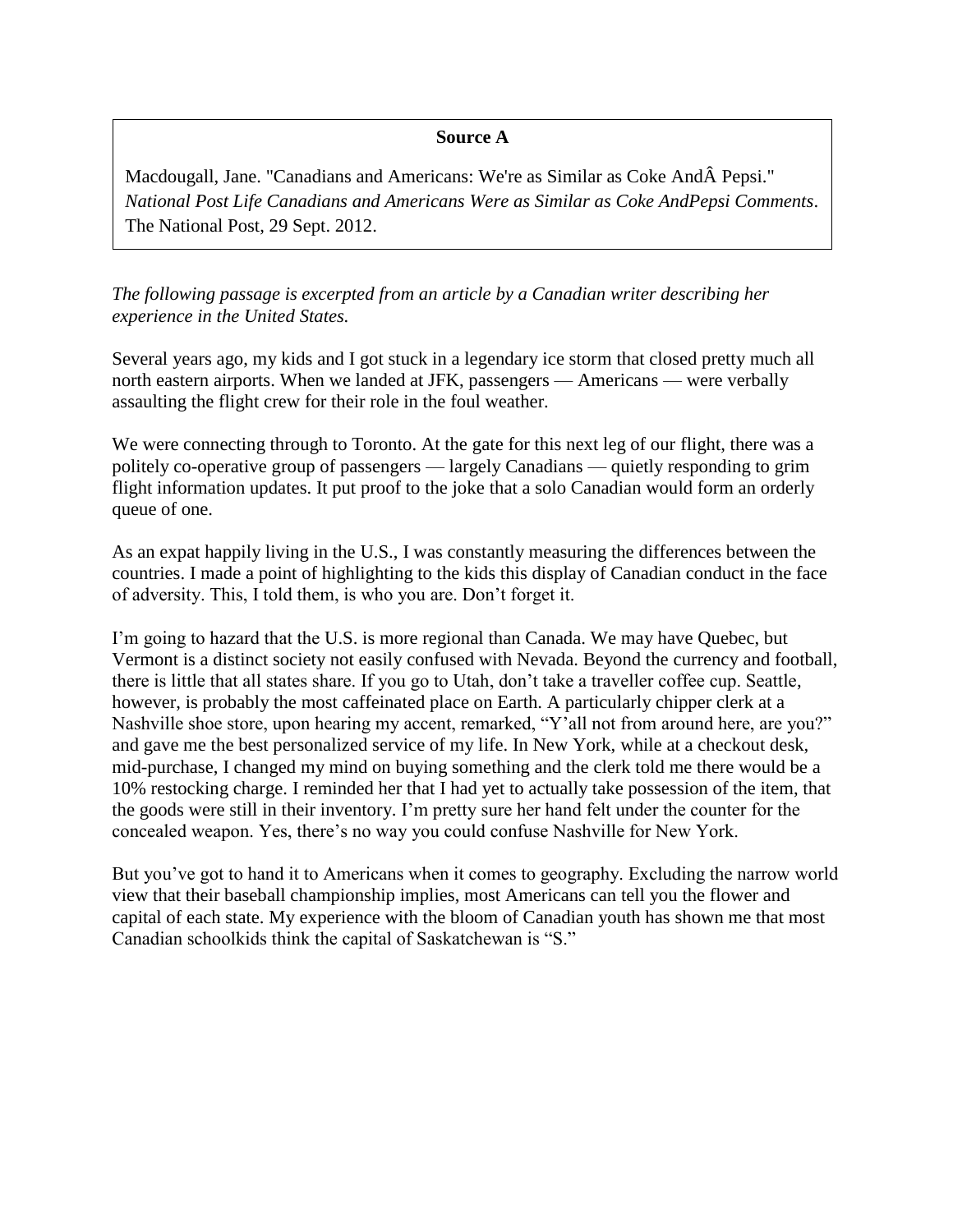#### **Source B**

Molson Canadian Beer. "I am Canadian Rant." *Maclaren Lintas and then MacLaren McCann*. ©2000.

*The following is a "rant"/poem used in Molson Beer commercials.* 

Hey, I'm not a lumber jack Or a fur trader And I dont live in an igloo Or eat blubber Or own a dog sled And I don't know Jimmy, Jally or Suzie from Canada Although I'm sure they're really really nice I have a Prime Minister not a President I speak English and French not American And I pronounce it about not "a-boot" I can proudly sew my country's flag on my backpack I believe in peackeeping not policing Diversity not assimilation And that the beaver is a truley proud and noble animal A toque is a hat a chesterfield is a couch And it is prnouced "zed" not "zee" "zed"! Canada is the 2nd largest landmass! The 1st nation in hockey! And the best part of North America! My name is Joe and I am Canadian!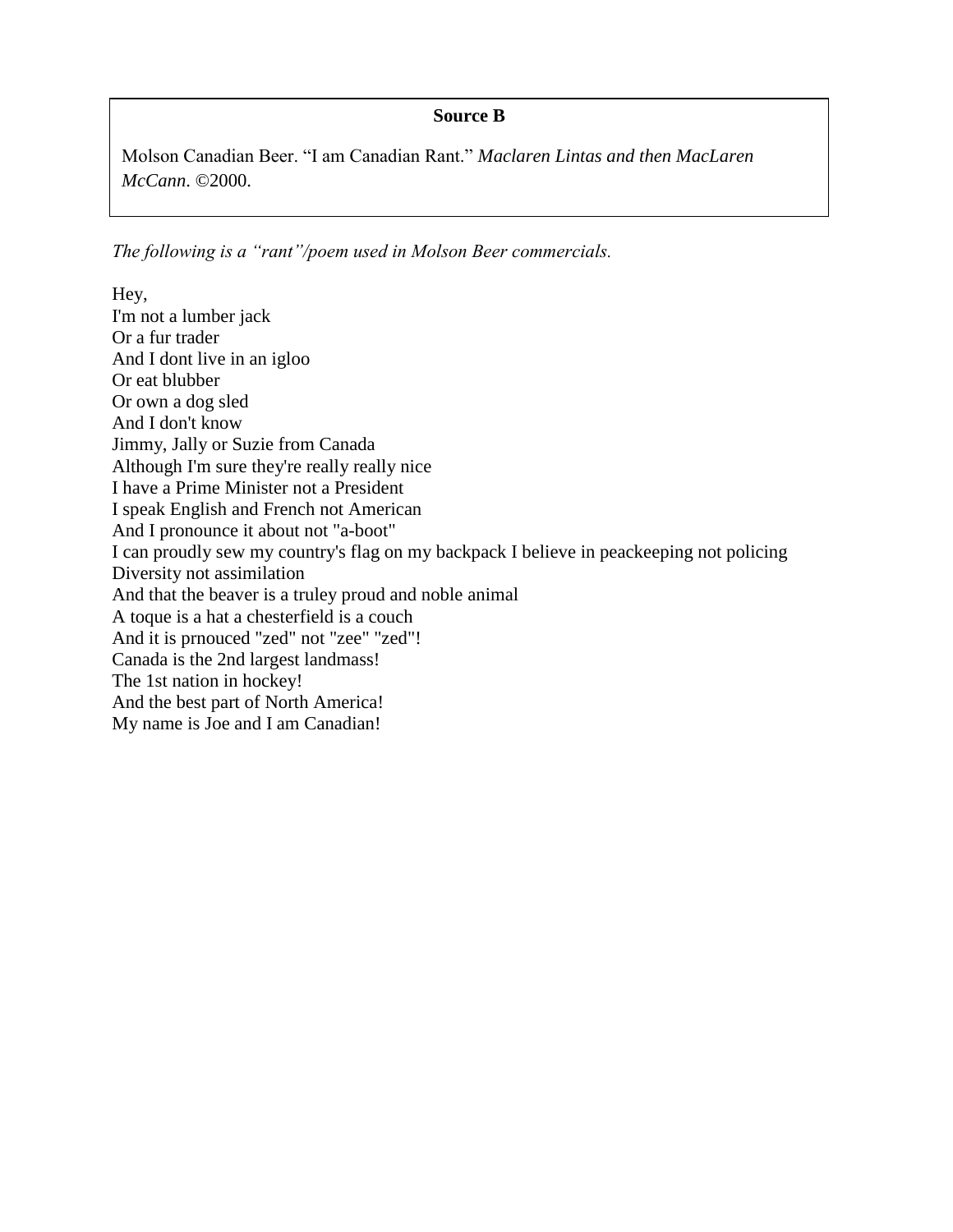# **Source C**

Hamou, Pat. "America and Canada: One Helluva Country." *Utne Reader*. The Best of Alternative Press, Sept.-Oct. 2010. Web

# *The following passage is excerpted from a weekly literary and cultural magazine.*

Some things are meant to be united as one, like milk and cookies, or cream pie and the face of a sad clown, or—Canada and the United States? Les Horswill concludes as much in the Canadian culture quarterly Maisonneuve (Winter 2009), arguing that the "Canada-U.S. border blinkers our thinking, even when we believe we're thinking big." He proposes that Canada form a greater North American federation, with Washington, D.C., as the capital, Canadians eligible to run for office (including president), and congressional representation extended northward.

The border between the two countries, Horswill argues, simply sets artificial limits. "Which is more ambitious," he asks, "a Canada-wide electricity grid, or one that seamlessly integrates adjoining regions of the entire continent?" Additionally, the Toronto-based author says, the national boundaries separate one natural environment into two artificially distinct ones. How can we legislate well on issues like climate change in North America when there is no such thing as broad-based North American legislation?

Horswill envisions federation as an economic boon to Canada, since the "strength of the American economy and the global trading system it supports, not the Loonie, have been central to the growth of [Canada's] resource exports." Money saved by abandoning a meaningless border could also contribute to the Canadian and U.S. economic systems, removing the need for free trade negotiations and reinforcing regional financial ties that already exist. And perhaps Canada's stance on issues like same-sex marriage and government intervention in health care could nudge North America in a progressive direction.

If none of this sounds particularly radical, perhaps the time has come to swap maple syrup recipes.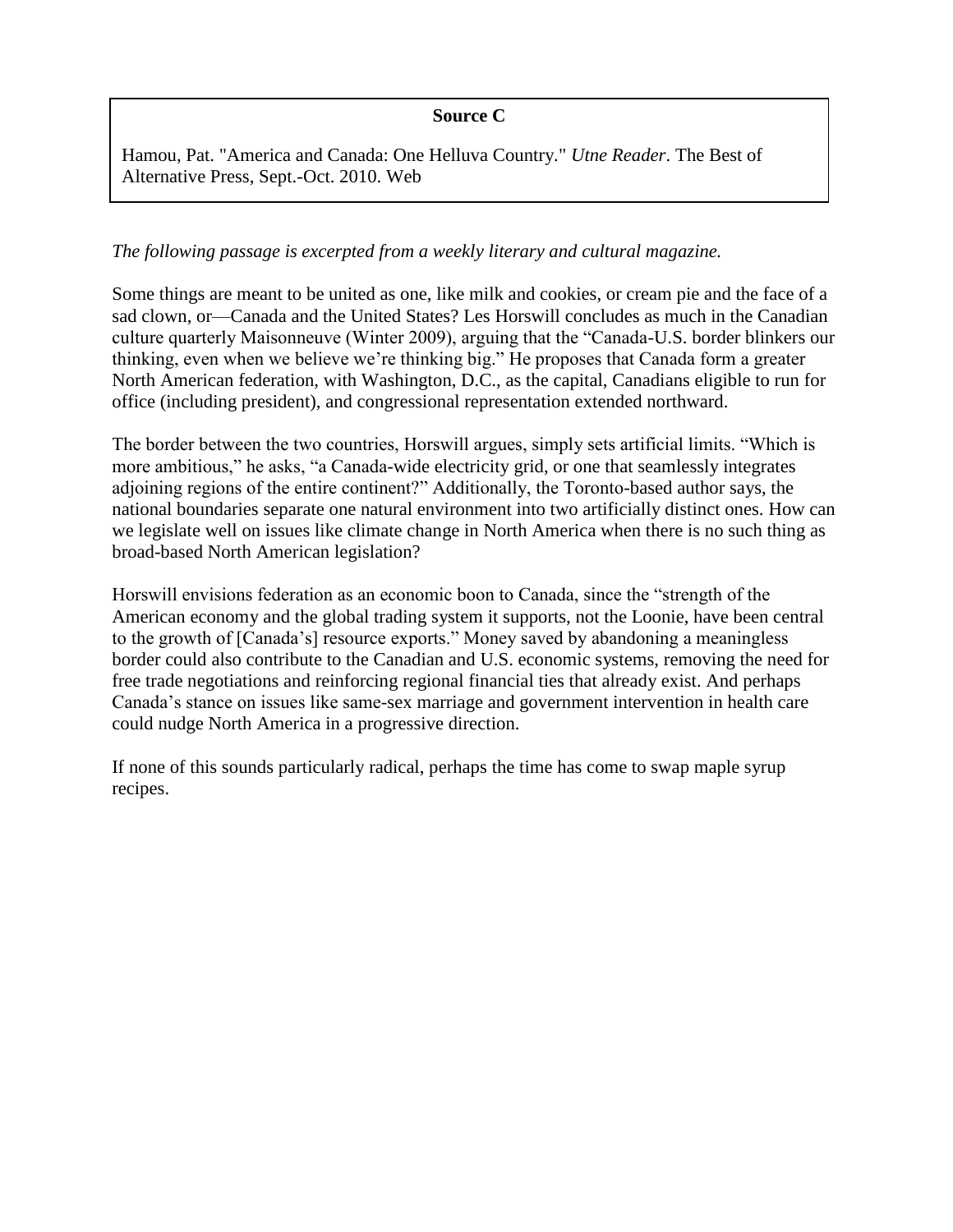# **Source D**

Koffell, Ben. "'It's Canada! It's Not the Same Thing.' | The Cornell Daily Sun." *'It's Canada! It's Not the Same Thing.' | The Cornell Daily Sun*. The Cornell Daily Sun, 27 Sept. 2011.

# *The following passage describes an American's analysis of the difference between Canada and the United States.*

When I was about seven years old I visited Ontario and Québec with my family, and I remember asking my parents why it looked the same. It's a different color on the map, there's a different flag, but everything was strangely familiar. I also thought that there would be something very different about Canadian people, but they all talked, drove and acted like everyone else I knew back home. I think I asked my mom something like, "Why don't these people just live in the U.S.?"

I was seven, cut me some slack.

The truth is that objectively, Canada and the U.S. aren't that different. They share the same gigantic landmass, have similar economies, similar levels of development, similar patterns of urbanization and similar literacy rates. Both countries have long histories of immigration (although the Canadians think about that multiculturalism in a different way), both share a British colonial past and both share English as the dominant language. This is all in addition to 5,525 miles of shared land border.

Now all you Canadians out there, don't get your beaver tails in a tussle. Sure, I get it; there are plenty of differences. You're officially bilingual, you have a parliament, the Queen is your sovereign, it's kilometers and not miles, colours and not colors, and the whole socialistgovernment-free-healthcare-and-no-guns-thing seems to work out well for you guys.

In relative terms they're not *that* different. During the War of 1812 the U.S. Government couldn't even distinguish between the two. The army built a fort in Lake Champlain and then realized they had built it inside of Canada. Measure twice, cut once. The Canadians/British did burn the White House in 1814, though. A bit much, if you ask me. But being Canadian, they probably said sorry.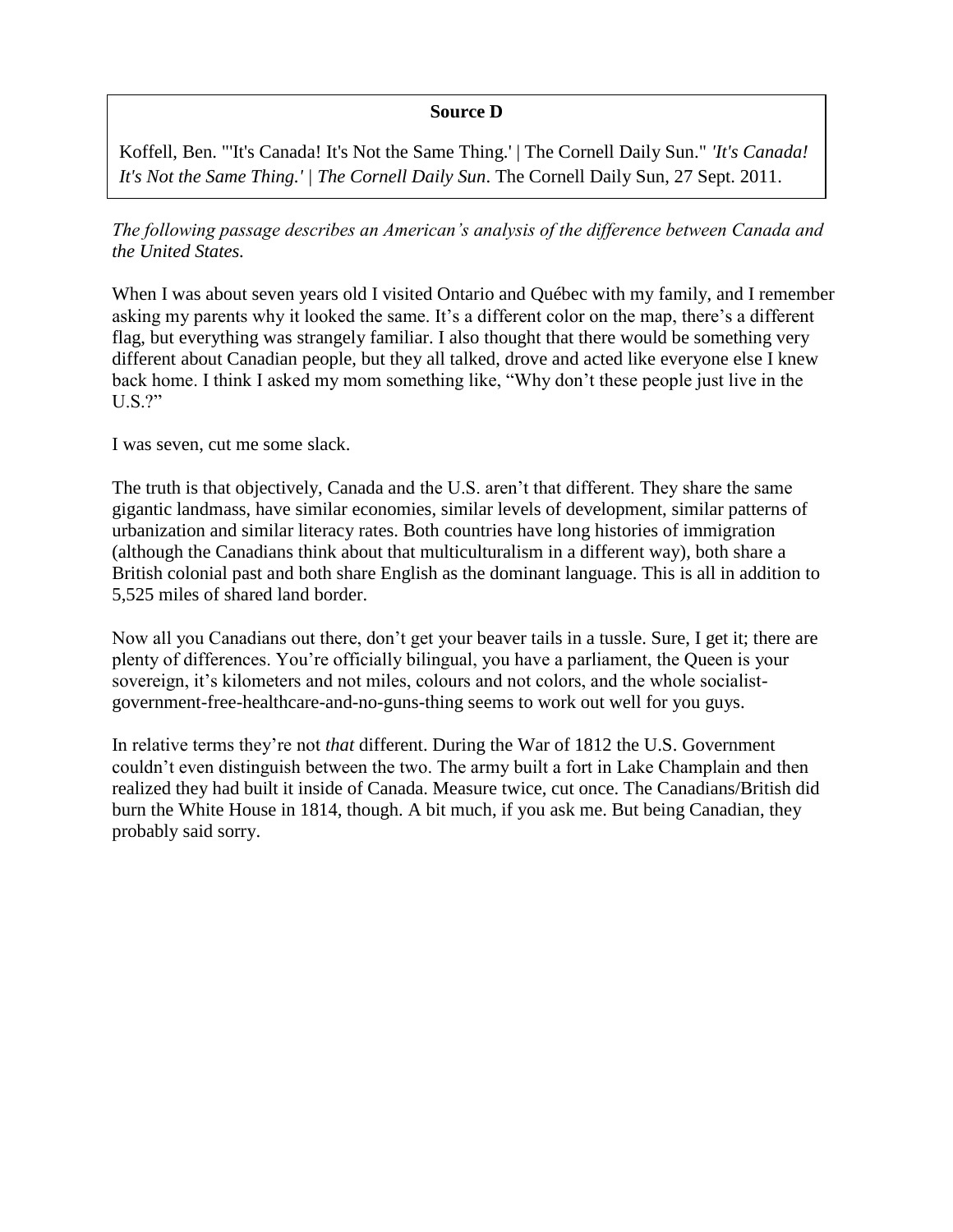#### **Source E**

Hood, Duncan. "Special Canada Day Report: How Canada Stole the American Dream." Macleans.ca - Canada - Features. *Macleans.ca - Canada - Features*. Macleans Magazine, 25 June 2008. Web.

## *The following passage is excerpted from the central Canadian magazine.*

To be an American is to be the best. Every American believes this. Their sports champions are not U.S. champions, they're world champions. Their corporations aren't the largest in the States, they're the largest on the planet. Their armies don't defend just America, they defend freedom.

Like the perpetual little brother, Canadians have always lived in the shadow of our American neighbours. We mock them for their uncultured ways, their brash talk and their insularity, but it's always been the thin laughter of the insecure. After all, says University of Lethbridge sociologist Reginald Bibby, a leading tracker of social trends, "Americans grow up with the sincere belief that their nation is a nation that is unique and special, literally called by something greater to be blessed and to be a blessing to people around the globe." Canadians can't compete with that.

But it turns out that while they've been out conquering the world, here in Canada we've been quietly working away at building better lives. While they've been pursuing happiness, we've been achieving it.

How do we know? You just have to look at the numbers. For our Canada Day special issue this year, Maclean's compared Canadians and Americans in every facet of our lives. We scoured census reports, polls, surveys, scientific studies, policy papers and consumer databases. We looked at who lives longer, who works more, who spends more time with friends, who travels more and who has more sex. We even found out who eats more vegetables. After digging through the data, here's what we found: the staid, underpaid Canadian is dead. Believe it or not, we now have more wealth than Americans, even though we work shorter hours. We drink more often, but we live longer and have fewer diseases. We have more sex, more sex partners and we're more adventurous in bed, but we have fewer teen pregnancies and fewer sexually transmitted diseases. We spend more time with family and friends, and more time exploring the world. Even in crime we come out ahead: we're just as prone to break the law, but when we do it, we don't get shot. Most of the time, we don't even go to jail.

The data shows that it's the Canadians who are living it up, while Americans toil away, working longer hours to pay their mounting bills.